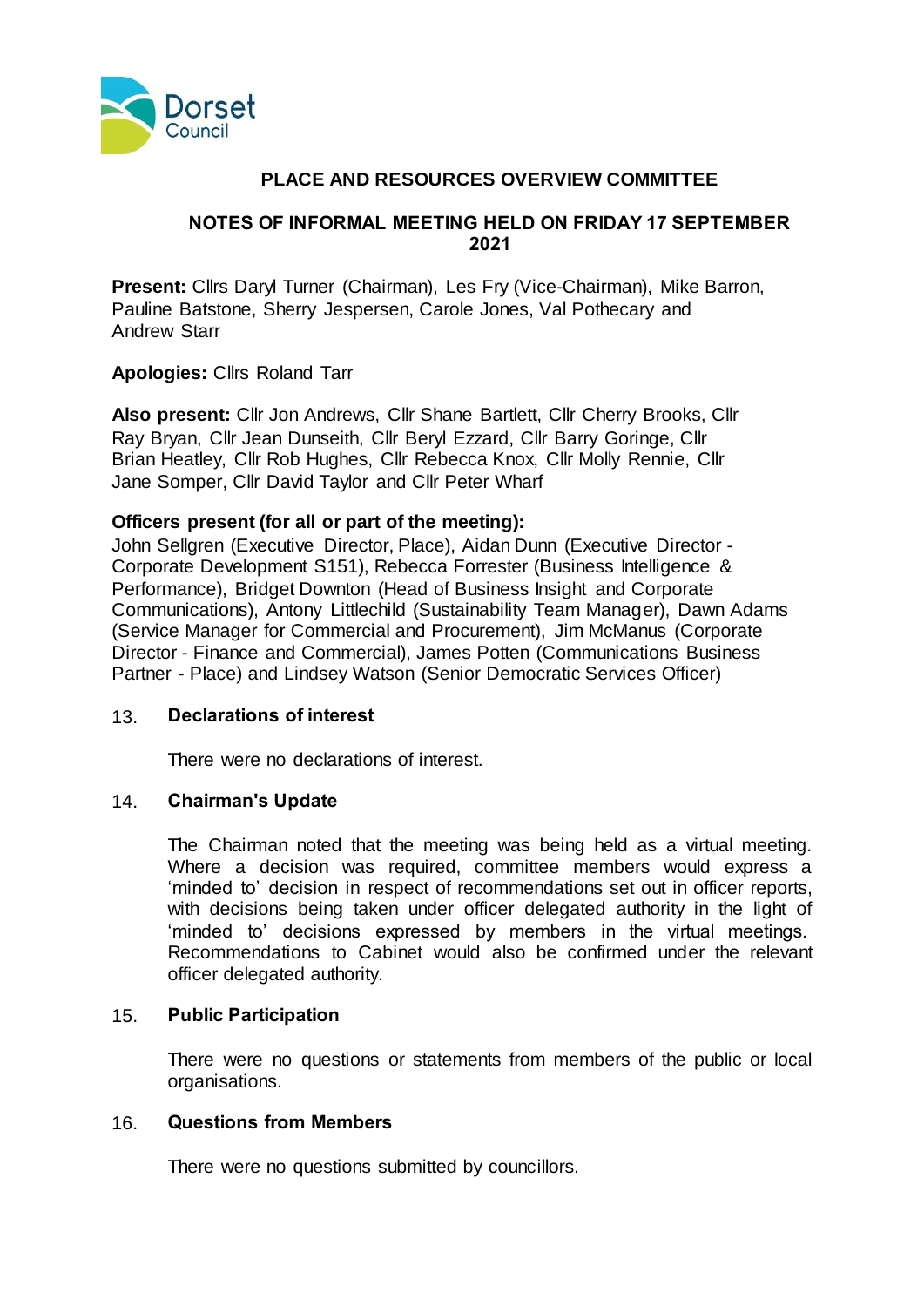### 17. **Updated Dorset Council Plan**

The committee considered a report which set out proposed changes to the Dorset Council Plan to reflect learning and changes as a result of the Covid-19 Pandemic. An informal session of members of the council's two overview committees had been held and a draft updated plan produced following the discussions held.

The Place and Resources Overview Committee was invited to review the updated document and provide any further comments or suggestions before consideration at Cabinet on 5 October 2021.

Councillors considered the draft updated document and comments were made in the following areas:

- The importance of and links to the council's climate strategy and action plan had been recognised in the draft plan
- $\bullet$  The name of the draft plan the committee's suggestion to Cabinet was that the plan should either remain as the Dorset Council Plan or change to the Dorset Council Corporate Plan
- There should be recognition of the status of the council in terms of area covered and population size
- How the plan would be reviewed in future and that it should be seen as a working document
- A suggestion was made that wording around the impact of retirement issues should be re-examined
- It was confirmed that infographics would be updated with latest data where available
- A suggestion was made that wording around high quality housing including affordable housing should be re-examined
- It was recognised that some additional detail requested would be available elsewhere and could be cross referenced to in the plan where appropriate
- How outcomes from the plan would be measured and links to the council's performance management framework
- It was agreed to remove the names of particular areas of deprivation from the plan and instead provide a link to where the information was available.

The Chairman noted that the comments made at the meeting had been captured by officers to feed into the discussion to be held at Cabinet.

The Executive Director of Corporate Development confirmed that the points raised would be taken forward to Cabinet.

### 18. **Commercial Strategy - Commissioning and Procurement Overview**

The committee received and considered a report of the Service Manager for Commercial and Procurement which set out key changes to be made to the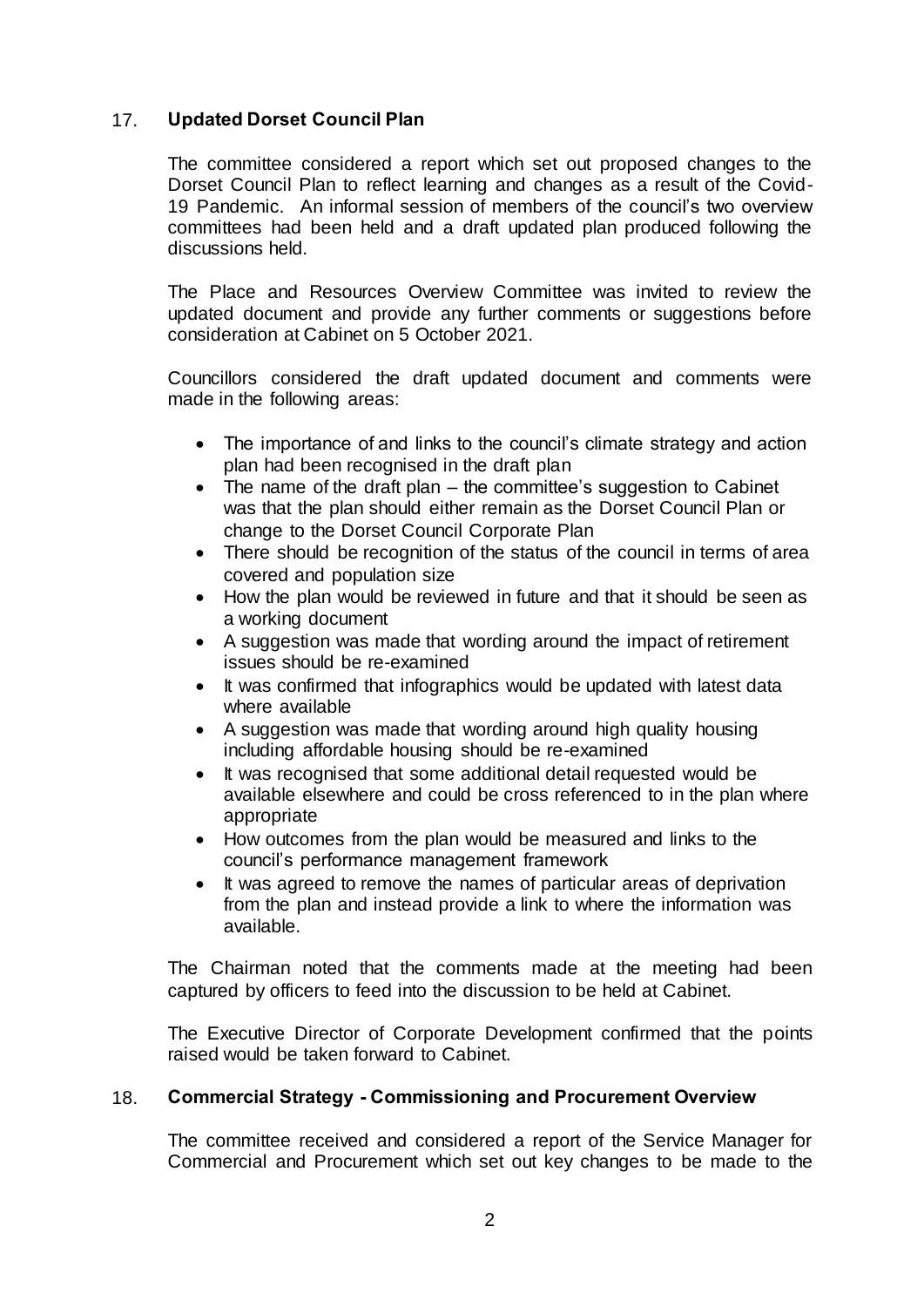council's current Corporate Procurement Strategy, prior to consideration by Cabinet on 2 November 2021.

Councillors considered the revisions to be made to the document and points were raised in the following areas:

- Clarification sought on the definition of SME (small to medium size enterprise) as used in the strategy – it was noted that this was a Government standard definition. This would be checked and updated
- Appendix A Social Value Evaluation Questions flexibility was required for use by different size companies
- Suggestion to include Dorset Council values in the diagram 'Being more commercially minded'. This would be added
- Wording to be added to 'Principle 1: People, Skills and Development' to make reference that recruitment should be proportionate and in accordance with the council's HR policy
- To add a web link to the council's equality and diversity policy and check wording was in line with policy
- Wording to be added to 'Principle 2: Effective Commissioning' to set out best value issues
- 'Mitigating Fraud and Corruption Risks an action line would be added in consultation with Legal Services
- There was potential to work with town and parish councils to achieve economies of scale in procurement

The Executive Director of Corporate Development thanked the committee for their comments and noted that the strategy was to be recommended to Cabinet on 2 November 2021.

# **'Minded to' Recommendation to Cabinet**

That Cabinet approves the revision to the current Corporate Procurement Strategy that includes the following key changes:

- Change of title to "Commercial Strategy Commissioning and Procurement"
- Consideration to refer to 'Principles' rather than 'Objectives'
- Introduction of the concept of "Being more commercially minded" as set out under the programme.
- Introduction of new objective/principle in respect of "Effective Commissioning" to ensure that cost, quality, environmental and social value are early considerations and not left till procurement.
- Outlining the requirements of the National Procurement Policy Statement (NPPS).
- Setting out the requirement for, at an early stage of commissioning, a clear and concise business case.